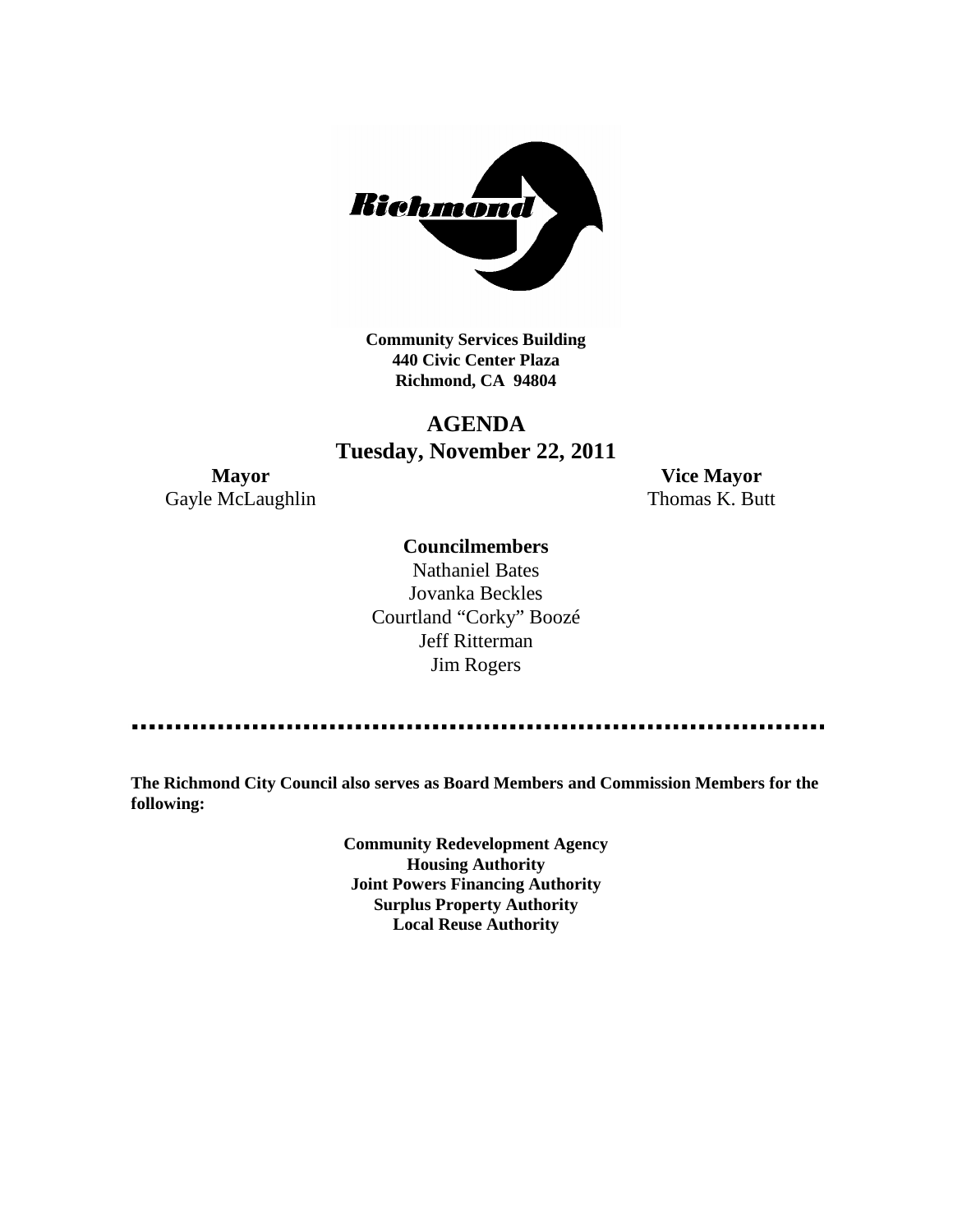# **MEETING PROCEDURES**

The City of Richmond encourages community participation at its City Council meetings and has established procedures that are intended to accommodate public input in a timely and time-sensitive way. As a courtesy to all members of the public who wish to participate in City Council meetings, please observe the following procedures:

**PUBLIC COMMENT ON AGENDA ITEMS:** Anyone who desires to address the City Council on items appearing on the agenda must complete and file a pink speaker's card with the City Clerk **prior** to the City Council's consideration of the item. Once the City Clerk has announced the item and discussion has commenced, no person shall be permitted to speak on the item other than those persons who have submitted their names to the City Clerk. Your name will be called when the item is announced for discussion. **Each speaker will be allowed TWO (2) MINUTES to address the City Council on NON-PUBLIC HEARING items listed on the agenda.**

**OPEN FORUM FOR PUBLIC COMMENT:** Individuals who would like to address the City Council on matters not listed on the agenda or on **Presentations, Proclamations and Commendations, Report from the City Attorney, or Reports of Officers** may do so under Open Forum. All speakers must complete and file a pink speaker's card with the City Clerk **prior** to the commencement of Open Forum. **The amount of time allotted to individual speakers shall be determined based on the number of persons requesting to speak during this item. The time allocation for each speaker will be as follows: 15 or fewer speakers, a maximum of 2 minutes; 16 to 24 speakers, a maximum of 1 and one-half minutes; and 25 or more speakers, a maximum of 1 minute.**

## **SPEAKERS ARE REQUESTED TO OCCUPY THE RESERVED SEATS IN THE FRONT ROW BEHIND THE SPEAKER'S PODIUM AS THEIR NAME IS ANNOUNCED BY THE CITY CLERK.**

**CONSENT CALENDAR:** Consent Calendar items are considered routine and will be enacted, approved or adopted by one motion unless a request for removal for discussion or explanation is received from the audience or the City Council. A member of the audience requesting to remove an item from the Consent Calendar must complete and file a speaker's card with the City Clerk **prior to the City Council's consideration of Agenda Review.** An item removed from the Consent Calendar may be placed anywhere on the agenda following the City Council's agenda review.

*The City Council's adopted Rules of Procedure recognize that debate on policy is healthy; debate on personalities is not. The Chairperson has the right and obligation to cut off discussion that is too personal, too loud, or too crude.*

**\*\*\*\*\*\*\*\*\*\*\*\*\*\*\*\*\*\*\*\*\*\*\*\*\*\*\*\*\*\*\*\*\*\*\*\*\*\*\*\*\*\*\*\*\*\*\*\*\*\*\*\*\*\*\*\*\*\***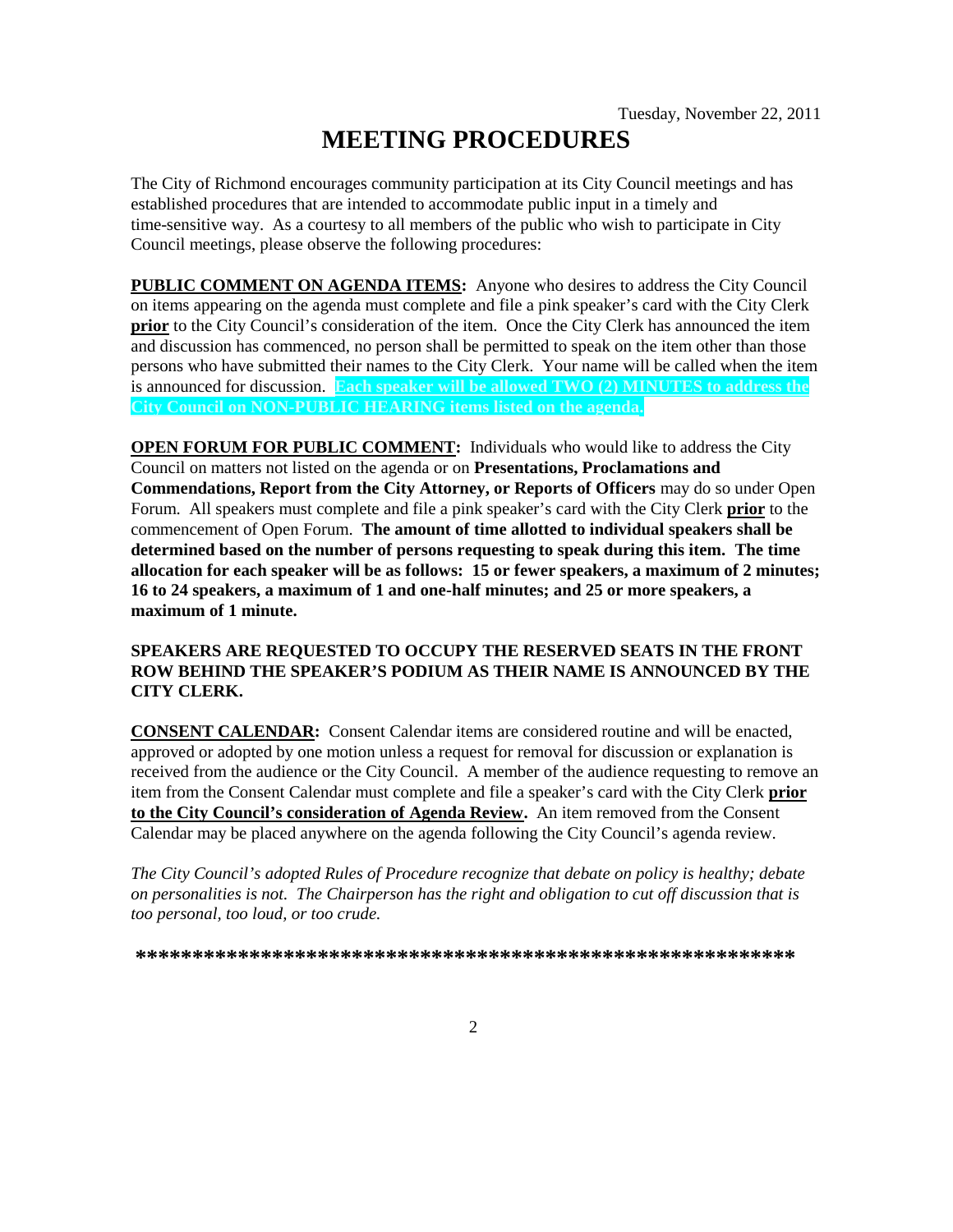# **EVENING OPEN SESSION**

5:00 p.m.

## **A. ROLL CALL**

#### **B. PUBLIC COMMENT**

#### **C. ADJOURN TO CLOSED SESSION**

# **CLOSED SESSION**

Shimada Room of the Community Services Building

# **A. CITY COUNCIL**

**A-1.** CONFERENCE WITH LEGAL COUNSEL - EXISTING LITIGATION (Subdivision [a] of Government Code Section 54956.9):

Uriah Dach vs. City of Richmond

Chevron USA vs. County of Contra Costa

City of Brentwood vs. Robert Campbell

Turner vs. City of Richmond

# **B. HOUSING AUTHORITY**

**B-1.** LIABILITY CLAIMS - PENDING LITIGATION (Government Code Section 54956.9):

HUD OIG Proposed Housing Authority Repayment Agreement Review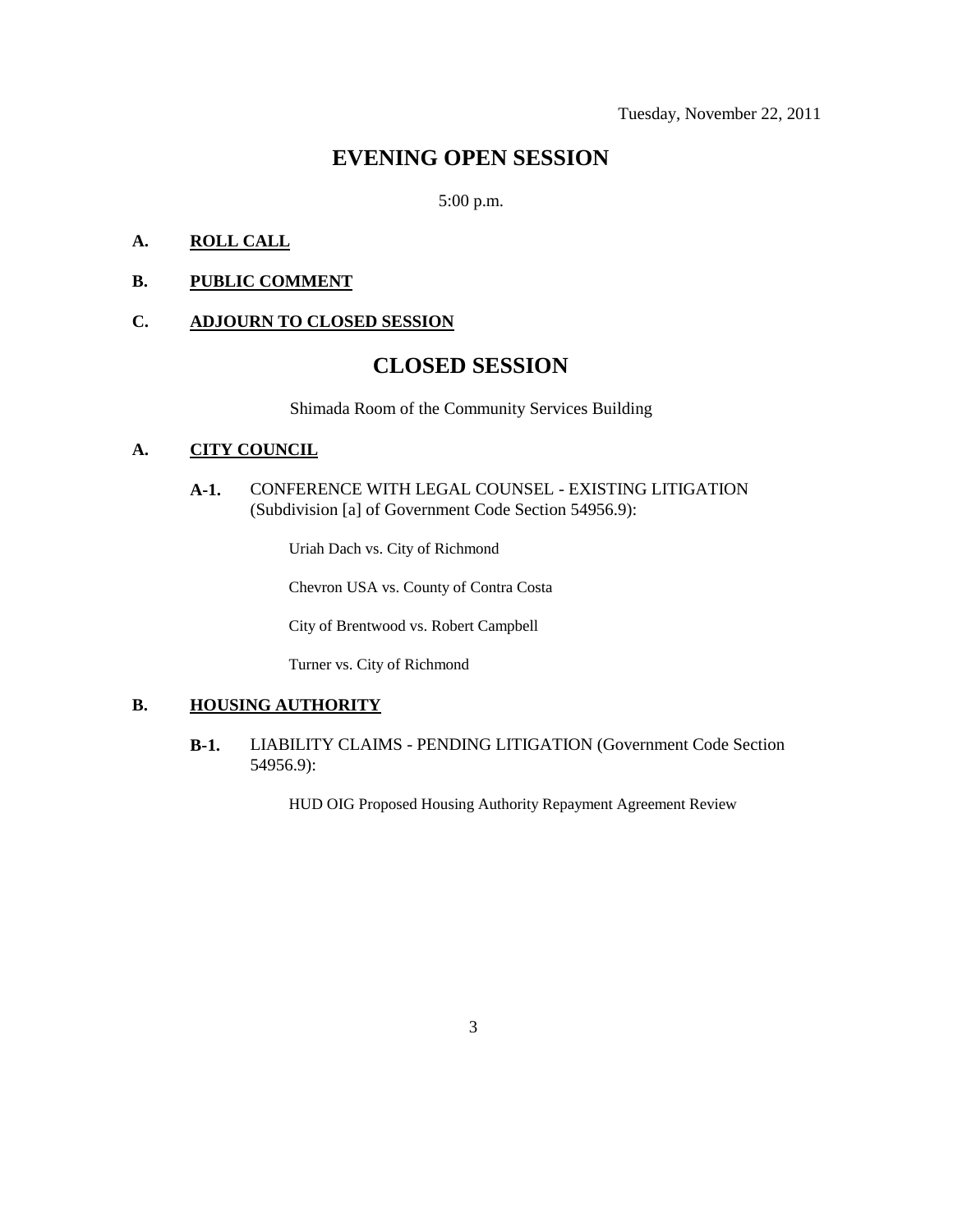# **RICHMOND CITY COUNCIL**

6:30 p.m.

- **A. PLEDGE TO THE FLAG**
- **B. ROLL CALL**
- **C. STATEMENT OF CONFLICT OF INTEREST**

#### **D. OPEN FORUM FOR PUBLIC COMMENT**

#### **E. AGENDA REVIEW**

#### **F. PRESENTATIONS, PROCLAMATIONS, AND COMMENDATIONS**

- **F-1.** PROCLAMATION honoring National Native American Indian Heritage Month in November 2011 - Mayor's Office (Mayor McLaughlin 620-6503).
- **F-2.** PRESENTATION of a Certificate of Recognition to Omega Pacific Electric Supply, Inc. - Mayor McLaughlin (620-6503) and Councilmembers Bates and Boozé (620-6581).

# **G. REPORT FROM THE CITY ATTORNEY OF FINAL DECISIONS MADE AND NON-CONFIDENTIAL DISCUSSIONS HELD DURING CLOSED SESSION**

## **H. CITY COUNCIL CONSENT CALENDAR**

**H-1.** ADOPT a resolution approving the lease/purchase of new public safety radio equipment that is necessary to meet minimum federal requirements for interoperable communications (i.e., P-25 compliance), and that will meet operating standards for the East Bay Radio Communications System (EBRCS). The proposed lease/purchase is from the Motorola Corporation at an annual cost of \$715,887 for four years, with a total cost of the equipment not to exceed \$2,863,548 (This item is time sensitive and was not available for the November 4, 2011, Finance Committee. To be eligible for the lower lease-purchase price, this item must be approved before November 23, 2011) - Police Department (Chief Chris Magnus 621-1802).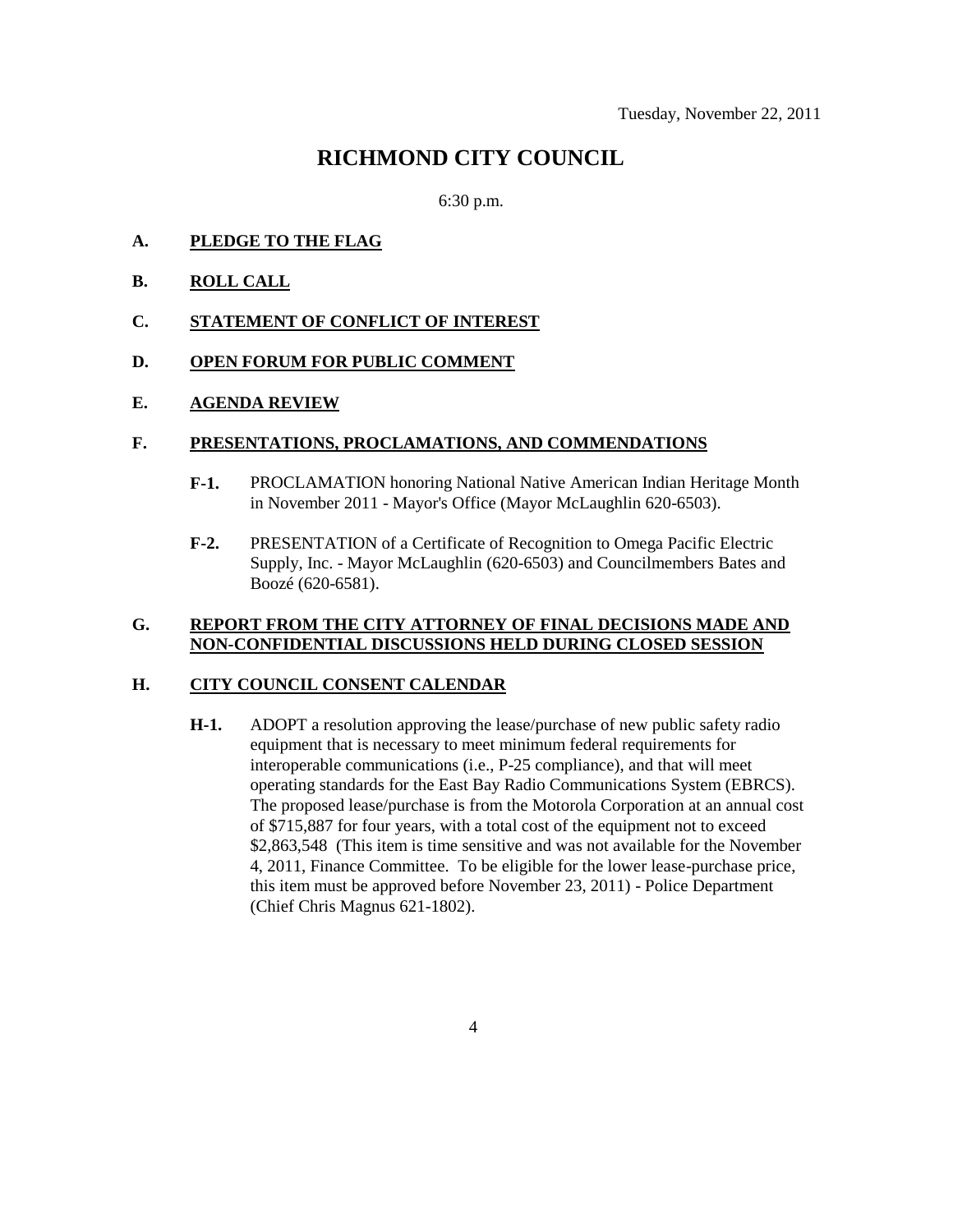- **H-2.** ADOPT an ordinance (second reading) of the City Council of the City of Richmond amending Richmond Municipal Code Chapter 7.102 (Medical Marijuana Collectives) to increase the number of permits available from three to four - Councilmembers Bates and Boozé (620-6861).
- **H-3.** ADOPT a resolution authorizing the city manager to apply for a 2012 EPA Brownfield Assessment Grant (EPA-OSWER-OBLR-11-05) in the amount of \$400,000 to fund the investigation of environmental conditions along the Richmond Greenway/former rail line, AC Transit Bus Yard, and nearby properties - City Manager's Office (Bill Lindsay 620-6512).
- **H-4.** ADOPT a resolution authorizing the city manager to apply for a 2012 EPA Brownfield Revolving Loan Fund Grant (EPA-OSWER-OBLR-11-06) in the amount of \$1 million to provide funding to capitalize a revolving fund to be administered by the City to make loans and provide subgrants to carry out cleanup activities at Brownfield sites - City Manager's Office (Bill Lindsay 620- 6512).

# **I. STUDY AND DIRECTION TO STAFF SESSION**

- **I-1.** RECEIVE a presentation regarding the wastewater collection system master plan and proposed improvement projects and ADOPT a resolution accepting the master plan - Engineering Services Department (Edric Kwan/Chad Davisson 620-5486).
- **I-2.** REQUEST a full explanation to the public and City Council from staff regarding the proposed revision to the City of Richmond's Employment Application to delete Question 14: "HAVE YOU EVER BEEN CONVICTED OF A CRIME?" - Councilmember Bates (620-6581).
- **I-3.** ADOPT a resolution in support of "banning the box" and calling for the elimination of questions regarding past convictions from the initial public employment application - Councilmembers Beckles and Ritterman (620-6861).
- **I-4.** ADOPT a resolution directing the Chief of Police to carefully evaluate all requests for Mutual Aid that involve responding to civil unrest and empowering the chief to decline to respond to Mutual Aid requests under certain circumstances - Mayor McLaughlin (620-6503) and Councilmember Ritterman (620-6581).